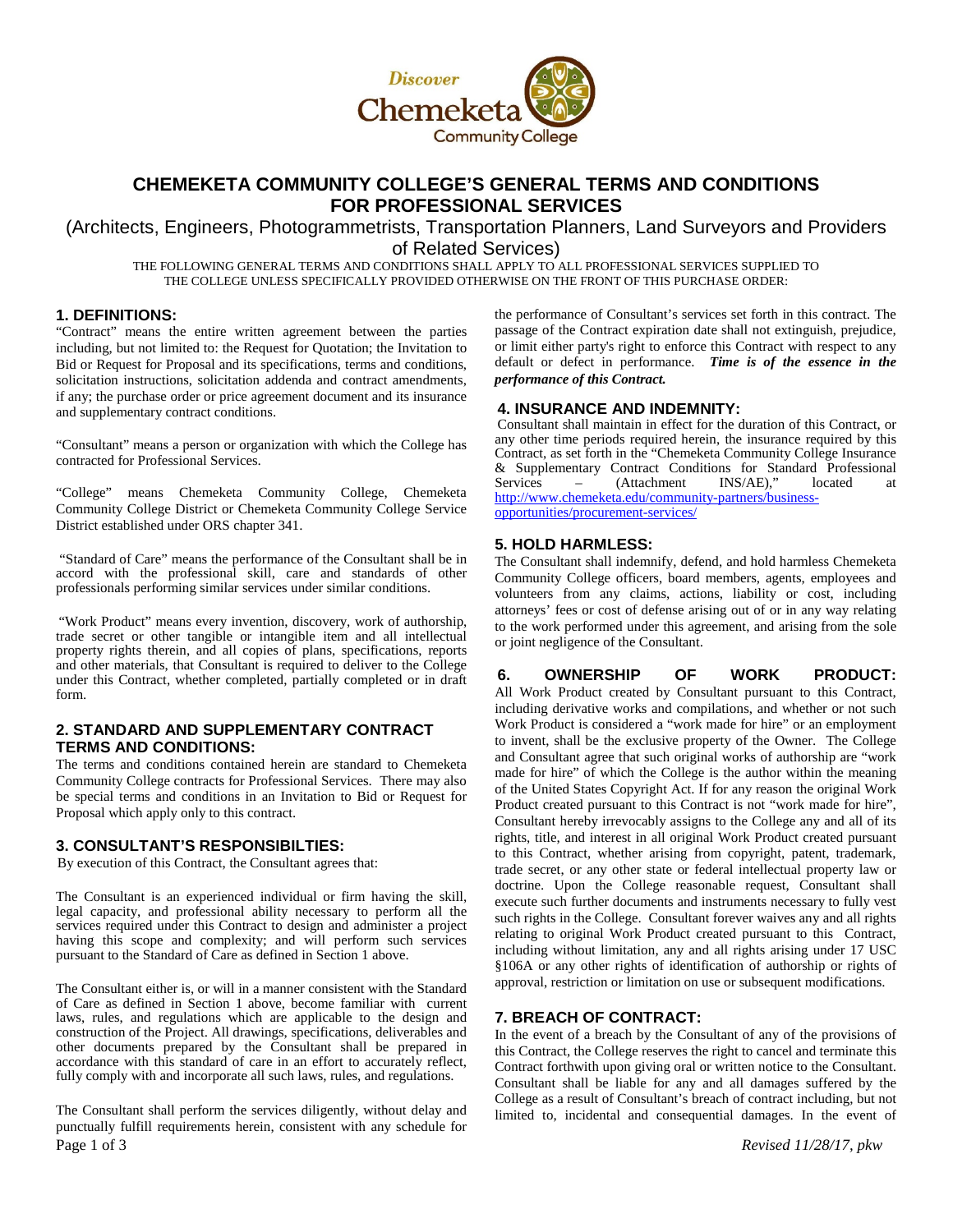repeated breach of public and/or private contracts, Consultant shall be subject to disqualification on College contracts, as provided in ORS chapter 279C.440 and OAR chapter 137.049.370.

## **8. TERMINATION:**

This contract may be terminated by mutual consent of both parties by written mutual consent of the parties. The College may, at its sole discretion, terminate this Contract, in whole or in part, by written notice to Consultant specifying the termination date of the Contract. Upon receipt of this written notice, Consultant shall immediately cease all activities related to the services provided under this Contract.

In the event of termination pursuant to this Section Consultant's sole remedy shall be a claim for the sum designated for accomplishing the services multiplied by the percentage of services completed plus Consultant's reasonable Contract close-out costs, less previous amounts paid and any claim(s) which College has against Consultant.

## **9. AMENDMENTS:**

No agreement or understanding to modify this Contract shall be binding upon the College unless in writing and signed by the College's authorized agent. All specifications, drawings, and data submitted to the Consultant for this contract are hereby incorporated and made a part hereof. No alternation in any of the terms and conditions will be effective without the prior written consent of the College's Procurement Services.

## **10. NON-WAIVER OF RIGHTS:**

No failure of either party to exercise any power given to it hereunder or to insist upon strict compliance by the other party with its obligations hereunder, and no custom or practice of the parties at variance with the terms hereof, nor any payment under this agreement shall constitute a waiver of either party's right to demand exact compliance with the terms hereof.

#### **11. SEVERABILITY:**

If any provision of this Contract is declared by a court of competent jurisdiction to be illegal or in conflict with the law, the validity of the remaining terms and provisions shall not be affected, and the rights and obligations of the parties shall be construed and enforced as if the contract did not contain the particular provision held invalid.

#### **12. COMPLIANCE WITH LAWS:**

The Consultant certifies that in performing this contract it will comply with all applicable provisions of the federal, state and local laws, regulations, rules, orders, codes, and ordinances applicable to the provision of goods and/or services under this Contract, including, without limitation, the provisions of ORS 279A, 279B, 279C and the provisions of: (i) Title VI of the Civil Rights Act of 1964; (ii) Section V of the Rehabilitation Act of 1973; (iii) the Americans with Disabilities Act of 1990 and the 2008 amendment to the Americans with Disabilities Act;(iv) the Age Discrimination Act; ORS 659.800 et al, and all amendments of regulations and administrative rules established pursuant to those laws; and (v) all other applicable requirements of federal and state civil rights and rehabilitation statutes, rules, and regulations.

Consultant agrees not to discriminate against any client, employee, or applicant for employment or for services, because of race, religion, color, national origin, ethnicity, sex, sexual orientation or identity, veterans status, pregnancy or related conditions, disability, or age with regard to, but not limited to, the following: employment upgrading, demotion or transfer; recruitment or recruitment advertising; layoffs or termination; rates of pay or other forms of compensation; selection for training; rendition of services. It is further understood that any Consultant who is in violation of this clause may be barred forthwith from receiving awards of any purchase order, purchase agreement,

contract, or similar acquisition instrument, from the College unless a satisfactory showing is made that discriminatory practices have terminated and that a recurrence of such acts is unlikely.

# **13. CONFLICTS OF INTEREST:**

Except with College's prior written consent, Consultant shall not engage in any activity, or accept any employment, interest or contribution that would, or would reasonably appear, to compromise Consultant's professional judgment with respect to this Project, including, without limitation, concurrent employment on any project in direct competition with the Project.

Consultant may accept nothing of value either in the present or in the future from any source except the College in connection with the performance of duties under this agreement.

# **14. AWARD TO FOREIGN CONSULTANT:**

If Consultant is not domiciled in or registered to do business in the State of Oregon, Consultant shall promptly provide to the Oregon Department of Revenue and the Secretary of State's Corporation Division all information required by those agencies relative to this Contract. Consultant shall demonstrate its legal capacity to perform the Services under this Contract in the State of Oregon prior to entering into this Contract.

# **15. LAWS GOVERNING:**

This contract shall be governed by and construed according to the laws of the State of Oregon. Venue for any action related to this agreement shall be in the Circuit Court for the County of Marion, Oregon. Provided, however, if the claim must be brought in a federal forum, then it shall be brought and conducted solely and exclusively within the United States District Court for the District of Oregon. Consultant hereby consents to the in personam jurisdiction of said courts.

#### **16. PAYMENT:**

All invoices shall be addressed to the Project Manager listed in "Ship to" on the Purchase Order, Chemeketa Community College, PO Box 14007, Salem, Oregon 97309, as indicated on the front of this purchase order and must include Consultant's name and phone number, purchase order number, and a detailed list the Professional Services provided. All payments to the Consultant shall be remitted by mail unless previous arrangements for ACH credit/direct deposit have been made. Please contact Accounts Payable @ 503-399-5014 for information on direct deposit. Please contact the Project Manager for your particular project for more information.

# **17. SUBCONTRACTING AND ASSIGNMENT:**

Consultant shall not assign this contract, in whole or in part, or any right or obligation hereunder, without College's prior written approval. Consultant shall require any approved sub consultant or assignee to agree, as pertains to the portion subcontracted or assigned, to comply with all obligations specified in this contract. Notwithstanding College's approval of a sub consultant or assignee, Consultant shall remain obligated for full performance of this contract and College shall incur no obligation to any sub consultant or assignee. Furthermore, the provisions or monies due under this contract shall not be assignable.

#### **18. INDEMNITY:**

Consultant shall indemnify, defend, save, and hold harmless the College, its board members, officers, agents, employees and volunteers from claims, suits, or actions to the extent caused by the professionally negligent acts or omissions of the Consultant or its sub consultants, subcontractors, agents, or employees in performance of Professional Services under this Contract.